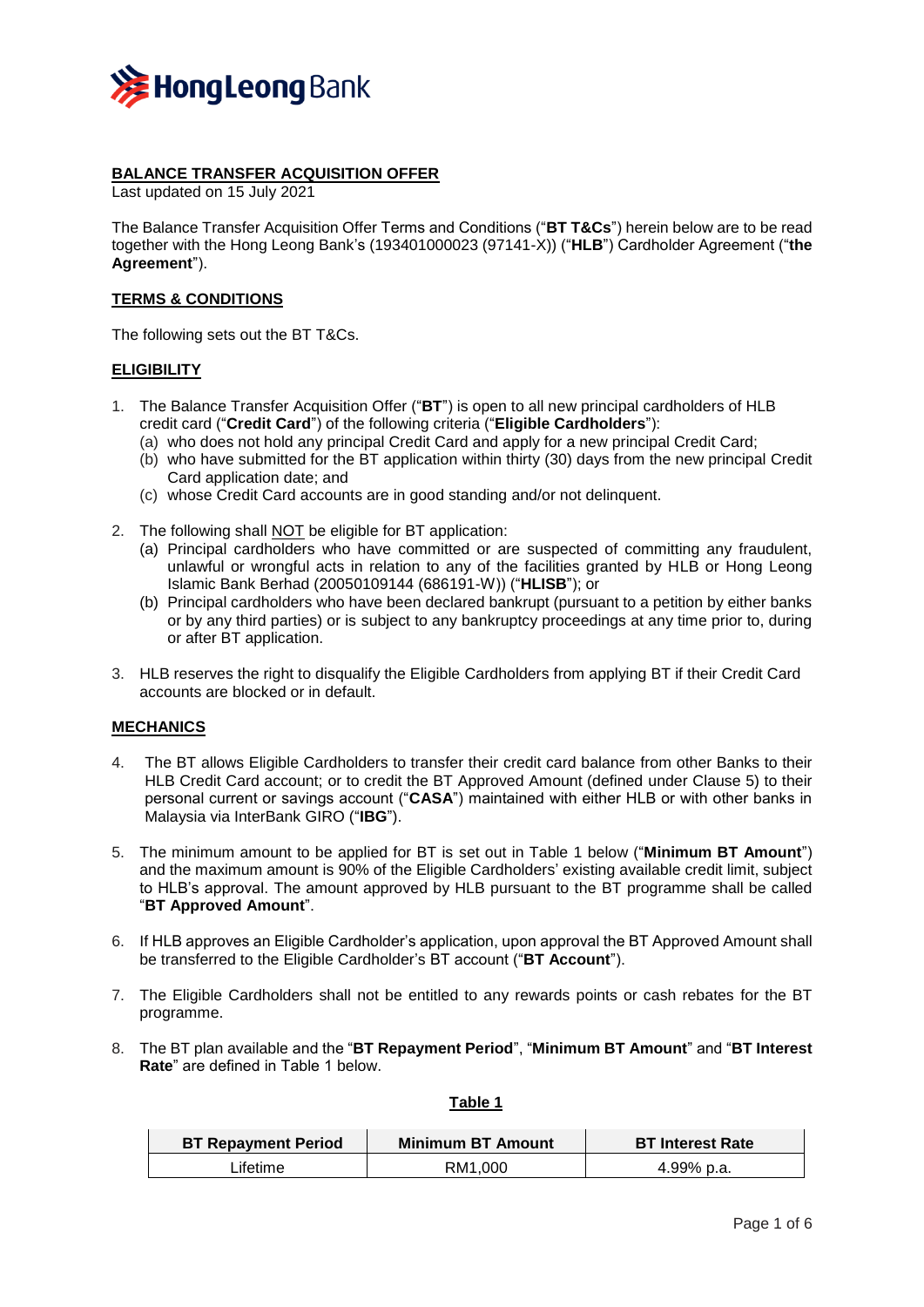

- 9. The applications for BT can be submitted via online at HLB Connect Online Banking, HLB Connect App, HLB Branches and other channels notified otherwise. The Eligible Cardholders will be notified either via letter, email and/or Short Message System ("**SMS**") based on the correspondence/email addresses and contact numbers captured in HLB's system once their BT applications have been approved.
- 10. Upon approval, the corresponding amount of the Eligible Cardholders' existing available credit limit will be reduced to the extent of the BT Approved Amount. The available credit limit will be progressively restored when the Eligible Cardholders repay the BT Approved Amount. HLB shall not be liable for any Credit Card transactions rejected by merchants due to insufficient credit limit arising therefrom.
- 11. The Eligible Cardholders shall pay interest on the BT Approved Amount ("**BT Interest**") which will be billed to the Eligible Cardholders' BT Account. BT Interest is calculated on the outstanding BT Approved Amount at the BT Interest Rate of the selected BT Repayment Period as set out in Table 1 above, on a daily basis until full repayment.
- 12. The Eligible Cardholders shall pay the Minimum Payment as stated in the Credit Card monthly statement by the payment due date. "**Minimum Payment**" is defined as:
	- (a) 5% of the Outstanding Balance in the BT Account and the Credit Card account billed to the respective Credit Card monthly statement; or
	- (b) Ringgit Malaysia Fifty (RM50), whichever is higher.

For the avoidance of doubt, "**Outstanding Balance**" means the outstanding balance due including fees, accrued interest, finance charges and other charges.

- 13. If the Eligible Cardholders default in paying the Minimum Payment, an additional late payment fee of 1% will be charged on the Outstanding Balance as reflected on the Credit Card account and BT Account, subject to a minimum of Ringgit Malaysia Ten (RM10), or a maximum of Ringgit Malaysia One Hundred (RM100), whichever is higher.
- 14. Upon occurrence of any of the following events:
	- (a) the Eligible Cardholders breach any of the BT T&Cs as well as the prevailing terms and conditions of the Agreement;
	- (b) the Eligible Cardholders' Credit Card account and/or BT Account are in default for ninety (90) days and above; and/or
	- (c) the Eligible Cardholders' Credit Card account and/or BT Account are cancelled or terminated,

the Outstanding Balance of the BT Approved Amount shall immediately become due and payable and the Eligible Cardholders shall forthwith settle the Outstanding Balance. Otherwise, the approved BT Interest Rate will be retracted and an interest of 18% p.a. will be charged on the Outstanding Balance in the BT Account on daily basis until the date of full repayment. Except if the BT was applied under Hong Leong Platinum Business Card, the Outstanding Balance will be treated as if the amount was charged from a retail transaction where the prevailing finance charges based on Tiered Pricing Structure shall be levied.

15. Pending the approval of the BT applications, the Eligible Cardholders shall continue to be liable to make payment to their other credit card or charge card accounts with the respective issuing financial institutions and/or companies in accordance with the terms governing the same. HLB shall not be liable for interest on any overdue payment and/or any finance charges incurred as a result of the Eligible Cardholders' and/or HLB's failure or delay in making payment to the other credit card or charge card accounts with the respective issuing financial institutions and/or companies.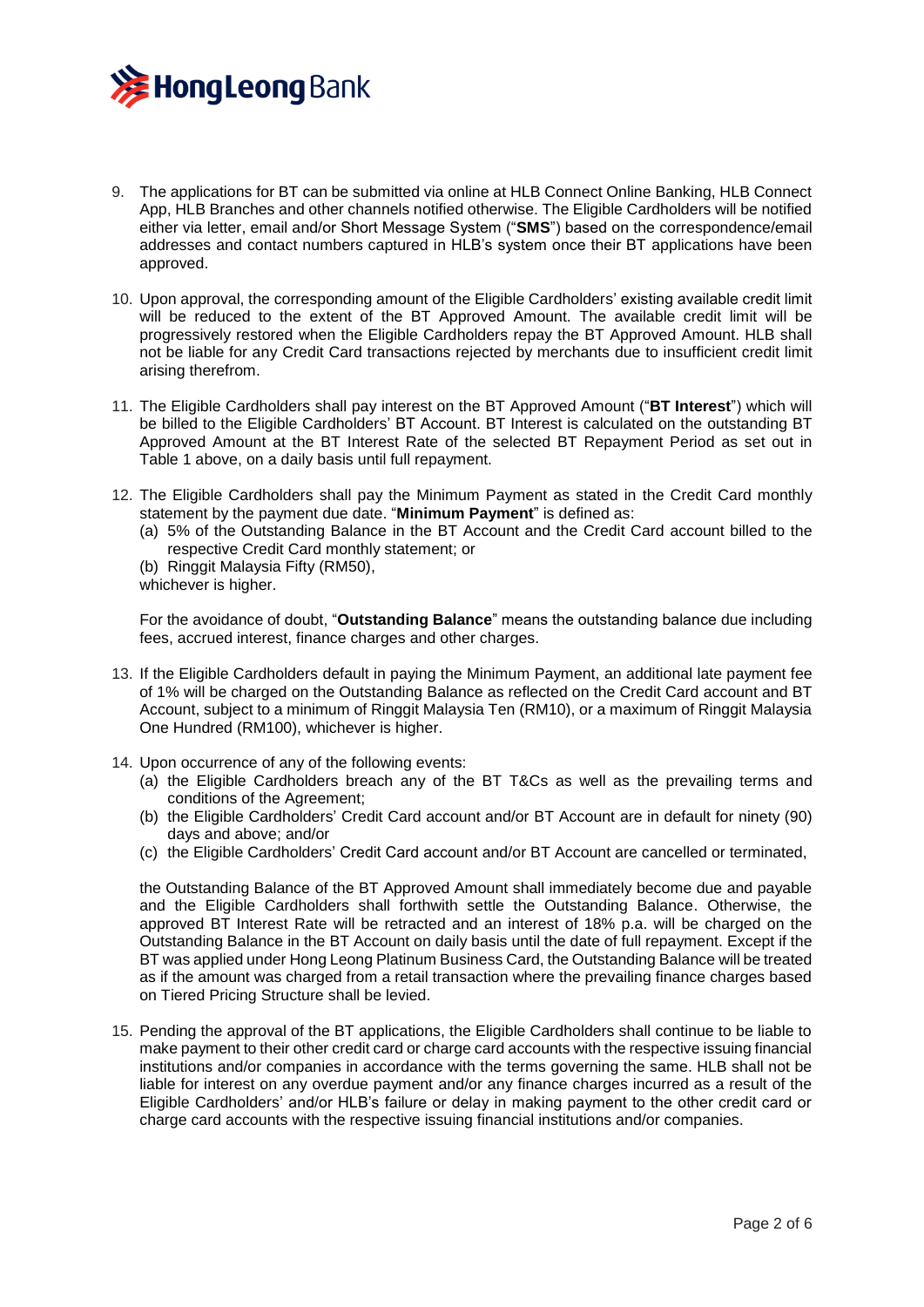

16. Each Eligible Cardholder is qualified to apply ONLY one (1) BT plan under the Balance Transfer Acquisition Offer. In the event more than one (1) BT applications are submitted and approved, HLB may at its discretion retain the first or earliest approved BT plan and cancel the remaining ones.

# **GENERAL**

- 17. The Eligible Cardholders agree:
	- (a) to have read, understood and to be bound by the BT T&Cs herein;
	- (b) that HLB's decision on all matters relating to the BT shall be final, conclusive and binding on all Eligible Cardholders;
	- (c) to access HLB's website a[t www.hlb.com.my](https://www.hlb.com.my/en/personal-banking/home.html) ("**HLB's Website**") at regular intervals to view the T&Cs of the product and keep up-to-date on any changes or variations to the BT T&Cs; and
	- (d) to authorize HLB to disclose their personal data i.e. correspondence/email addresses and/or contact numbers to the authorized 3rd party service provider, e.g. Compugraphic Media Sdn Bhd (200001002485 (505090-W)), Infobip Asia Pacific Sdn Bhd (201001014145 (898379-U)) and/or DCATALYST Sdn Bhd (200801017996 (819292-U)) as HLB deems fit for the purpose of sending letter, email and/or SMS for the BT applications.
- 18. HLB reserves the right:
	- (a) to reject the BT application submitted by the Eligible Cardholders with assigning reasons for doing so;
	- (b) to disqualify any Eligible Cardholders from applying for BT with assigning reasons for doing so; and
	- (c) to add, delete, suspend or vary the BT T&Cs contained herein, either wholly or in part at HLB's discretion, by way of posting on HLB's Website, or in any manner deemed suitable by HLB at any time with prior notice.
- 19. In addition to the terms stipulated above, the Eligible Cardholders agree that the general terms and conditions in the Agreement shall be read together with these BT T&Cs as an entire agreement. In the event of any discrepancies between these BT T&Cs and the general terms and conditions contained in the Agreement, the specific BT T&Cs herein above shall prevail to the extent of such discrepancies.
- 20. In the event of any discrepancies between the BT T&Cs herein and any advertising, publicity and other materials relating to or in connection with BT, the final BT T&Cs on HLB's Website shall prevail.
- 21. The BT T&Cs herein shall be governed by and construed in accordance with the laws of Malaysia and the Eligible Cardholders agree to submit to the jurisdiction of the Courts of Malaysia.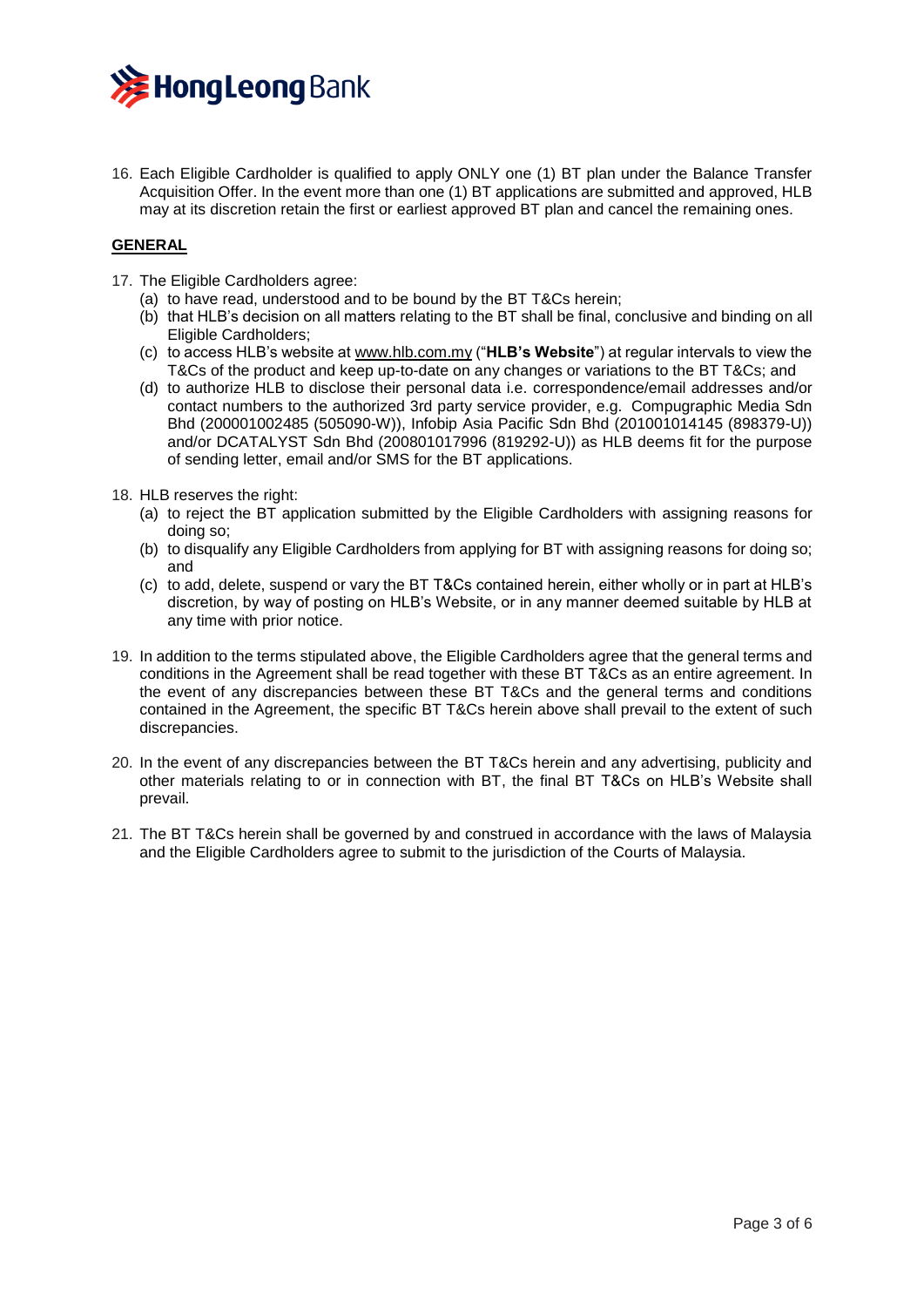

## **BAKI PINDAHAN TAWARAN PEROLEHAN**

Dikemas kini pada 15 Julai 2021

Terma dan Syarat Baki Pindakan (Balance Transfer) Tawaran Perolehan ("**T&S BT**") ini hendaklah dibaca sekali dengan Perjanjian Pemegang Kad ("**Perjanjian**") Hong Leong Bank's (193401000023 (97141-X)) ("**HLB**").

## **TERMA DAN SYARAT**

Berikut adalah T&S BT yang berkenaan.

### **KELAYAKLAN**

- 1. Baki Pindakan (Balance Transfer) Tawaran Perolehan ("**BT**") ini terbuka untuk pemegang kad utama kredit kredit HLB ("**Kad Kredit**") sedia ada yang bersesuaian ke atas kriteria berikut ("**Pemegang Kad Layak**"):
	- (a) yang tidak memegang mana-mana Kad Kredit utama dan memohon untuk Kad Kredit utama yang baru;
	- (b) yang telah mengemukakan permohonan BT dalam tiga puluh (30) hari tarikh permohonan Kad Kredit utama yang baru; dan
	- (c) yang dengan akaun Kad Kredit yang mempunyai reputasi baik dan/atau tidak tertunggak.
- 2. Pemegang kad berikut TIDAK layak untuk permohonan BT:
	- (a) Pemegang kad utama yang telah melakukan atau disyaki melakukan apa-apa tindakan penipuan, menyalahi undang- undang atau salah berkaitan dengan mana-mana kemudahan yang diberikan oleh HLB/Hong Leong Islamic Bank Berhad (20050109144 (686191-W)) ("**HLISB**"); atau
	- (b) Pemegang kad utama yang telah diisytiharkan muflis (menurut petisyen oleh mana-mana bank atau oleh mana-mana pihak ketiga) atau tertakluk kepada apa-apa prosiding kebankrapan pada bila-bila masa sebelum, semasa atau selepas permohonan BT.
- 3. HLB berhad untuk membatalkan penyertaan Pemegang Kad Layak daripada memohon BT jika akaun Kad Kredit mereka disekat atau ingkar.

### **MEKANIK**

- 4. BT membernakan Pemegang Kad Layak memindahkan baki kad kredit mereka dari bank-bank lain ke akaun Kad Kredit HLB mereka; atau mengkreditkan **Amaun BT Dilulukan** (ditakrifkan dalam Kluasa 5 di bawah) ke akaun semasa atau simpanan peribadi mereka ("**CASA**") yang diselenggarakan dengan HLB atau dengan bank-bank lain di Malaysia melalui InterBank GIRO ("**IBG**").
- 5. Amaun minima untuk permohonan BT adalah seperti yang dinyatakan dalam Jadual 1 di bawah ("**Amaun Minima BT**") dan amaun maksimum adalah 90% daripada had kredit sedia ada pada Pemegang Kad Layak, tertakluk kepada kelulusan HLB. Amaun yang diluluskan dalam program BT adalah dirujuk sebagai "**Amaun BT Diluluskan**".
- 6. Sekiranya HLB meluluskan permohonan Pemegang Kad Layak, Amaun BT Diluluskan akan dipindahkan ke akaun BT Pemegang Kad Layak ("**Akaun BT**").
- 7. Pemegang Kad Layak tidak akan diberikan mata ganjaran atau rebat tunai untuk program BT.
- 8. Pelan BT yang tersedia dan "**Tempoh Pembayaran BT**", "**Amaun Minima BT**" dan "**Kadar Feadah BT**" adalah seperti ditakrifkan dalam Jadual 1 di bawah.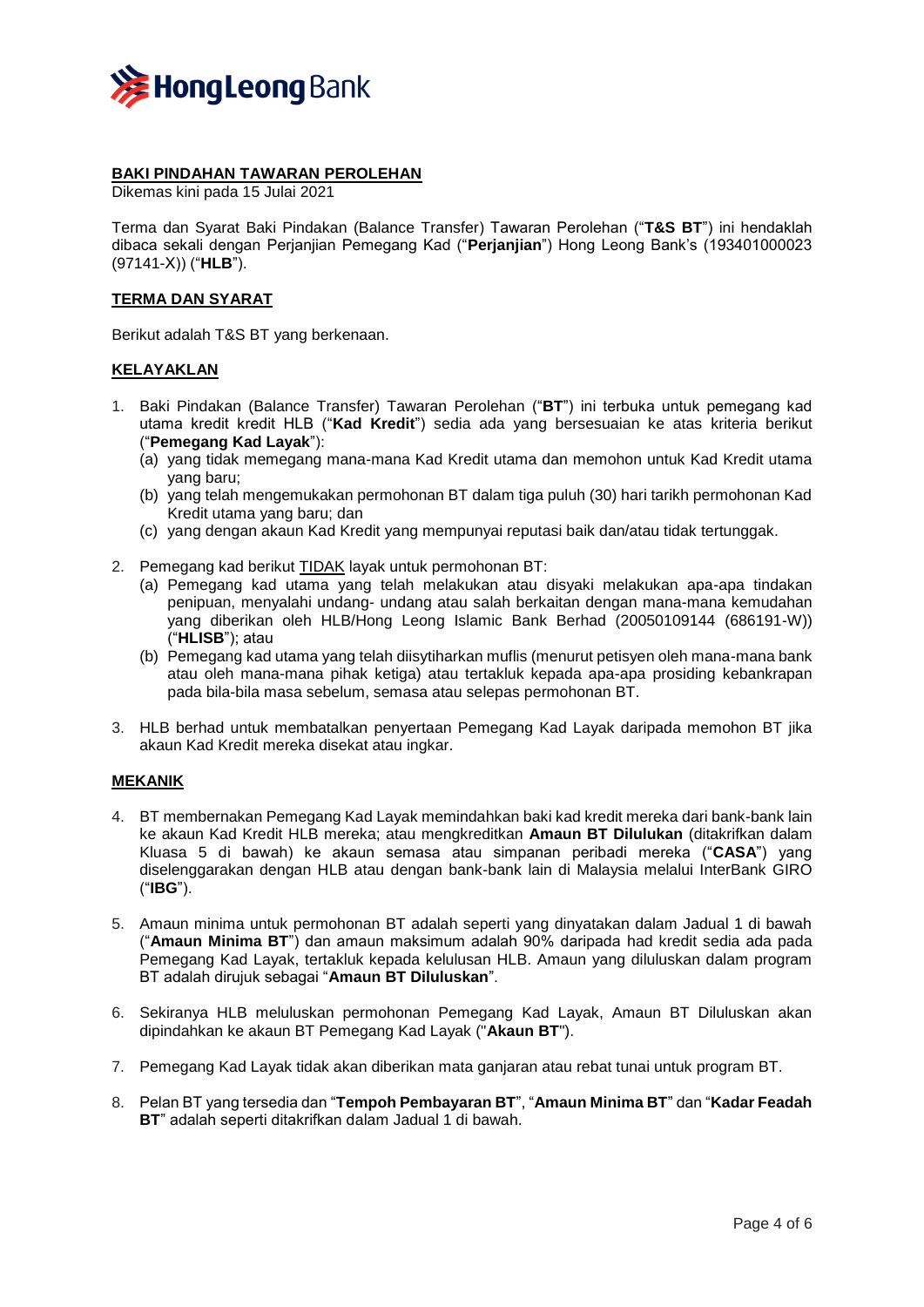

### **Jadual 1**

| <b>Tempoh Pembayaran BT</b> | Amaun Minima BT | Kadar Faedah BT |
|-----------------------------|-----------------|-----------------|
| Seumur Hidup                | RM1.000         | 4.99% setahun   |

- 9. Pemohon BT boleh dibuat secare atas talian melalui HLB Connect Online Banking, Aplikasi HLB Connect, Cawangan HLB and saluran-saluran lain yang diberitahu sebaliknya. Pemegang Kad Layak akan diberitahu sama ada melalui surat, e-mel dan/atau Sistem Pesanan Ringkas ("**SMS**") berdasarkan alamat surat-menyurat/e-mel dan nombor telefon yang tertera dalam sistem HLB apabila permohonan BT mereka telah diluluskan.
- 10. Setelah pemohonan diluluskan, had kredit sedia ada pada Pemegang Kad Layak akan dikurangkan setara degan Amaun BT Diluluskan. Had kredit sedia ada akan dipulihkan secara progresif apabila Pemegang Kad Layak membayar balik Amaun BT Diluluskan. HLB tidak akan bertanggungjawab atas sebarang transaksi Kad Kredit yang ditolak oleh peniaga-perniaga akibat daripada had kredit yang tidak mencukupi.
- 11. Pemegang Kad Layak akan membayar faedah atas Amaun BT Diluluskan ("**Faedah BT**") yang dibilkan kepada Akaun BT Pemegang Kad Layak. Feadah BT dikira setiap hari berdasarkan baki Amaun BT Diluluskan pada Kadar Faedah BT dan Tempoh Pembayaran BT seperti yang dinyatakan dalam Jadual 1 di atas sehingga pembayaran penuh dibuat.
- 12. Pemegang Kad Layak perlu membuat Pembayaran Minimum mengikut tarikh akhir pembayaran yang dinyatakan di dalam penyata bulanan Kad Kredit. "**Pembayaran Minimum**" ditakrifkan sebagai:
	- (a) 5% daripada Baki Tertunggak di dalam Akaun BT dan akaun Kad Kredit yang dibilkan ke dalam penyata bulanan Kad Kredit masing-masing; atau
	- (b) Ringgit Malaysia Lima puluh (RM50)
	- Mana yang lebih tinggi.

Untuk mengelakkan keraguan, "**Baki Tertunggak**" bermaksud baki yang belum dijelaskan termasuk yuran, faedah terakru, caj kewangan dan caj-caj lain.

- 13. Sekiranya Pemegang Kad Layak gagal membuat Pembayaran Minimum, caj pembayaran lewat sebanyak 1% akan dikenakan atas Baki Tertunggak seperti yang ditunjukkan dalan akaun Kad Kredit dan Akaun BT, tertakluk kepada minimum sebanyak Ringgit Malaysia Sepuluh (RM10), atau maksimum Ringgit Malaysia Seratus (RM100), yang mana lebih tinggi.
- 14. Apabila berlaku salah satu daripada peristiwa berikut:
	- (a) Pemegang Kad Layak melanggar mana-mana T&S BT serta terma dan syarat dalam Perjanjian;
	- (b) Akaun Kad Kredit dan/atau Akaun BT Pemegang Kad Layak ingkar selama sembilan puluh (90) hari ke atas; dan/atau
	- (c) Akaun Kad Kredit dan/atau Akaun BT Pemegang Kad Layak dibatalkan atau ditamatkan,

Baki Tertuggak daripada Amaun BT Diluluskan akan serta-merta menjadi terhutang dan perlu dibayar. Pemegang Kad Layak hendaklah menyelesaikan Baki Tertungak tersebut dengan segera. Jika tidak, Kadar Faedah BT yang diluluskan akan ditarik balik dan faedah sebanyak 18% setahun akan dikenakan setiap hari atas Baki Tertunggak dalam Akaun BT sehingga tarikh pembayaran penuh. Kecuali jika BT yang dimohon melalui Kad Hong Leong Platinum Business, Baki Tertunggak akan diperlakukan sebagai amaun daripada transaksi runcit di mana caj kewangan yang dikenakan adalah berdasarkan Struktur Harga Mengikut Kumpulan.

15. Sementara menunggu kelulusan permohonan BT, Pemegang Kad Layak hendaklah terus bertanggungjawab untuk membuat pembayaran kepada akaun-akaun kad kredit atau kad caj mereka yang diselenggarakan oleh institusi kewangan dan/atau syarikat masing-masing selaras dengan syarat-syarat yang tertakluk. HLB tidak akan bertanggungjawab kepada faedah atas